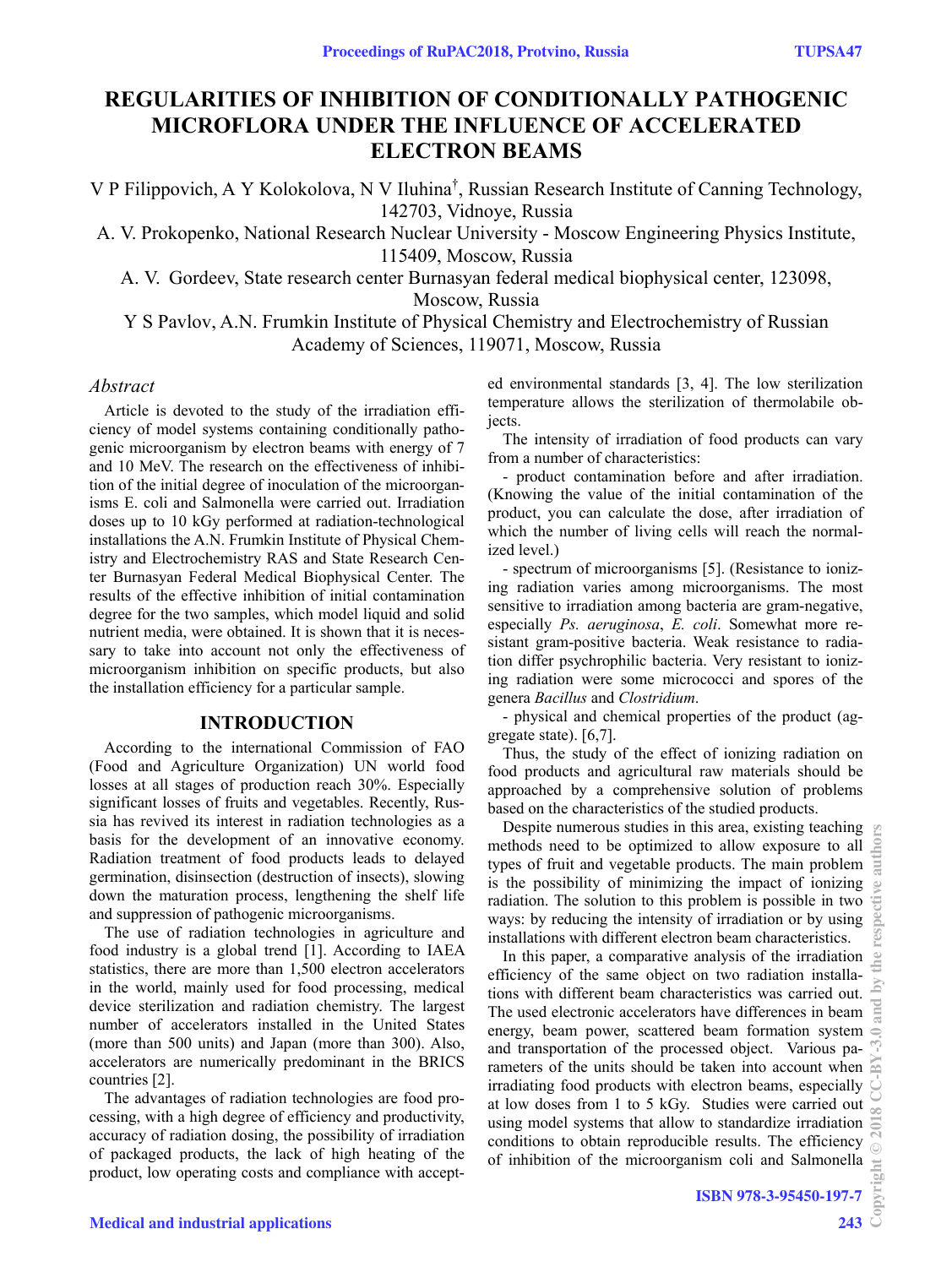located in two model systems using accelerators with beam energy of the order of 7 MeV and 10 MeV, other things being equal, was studied. Researches on studying and revealing of dependences of inhibition of pathogenic microflora, at irradiation with various intensity, on structure (density) of the studied samples are carried out.

## **METHODS AND RESULTS OF RESEARCH**

Inoculation of model systems was carried out as follows: suspension *E Coli* or *Salmonella*, containing a certain number of microorganisms from one of the studied cultures, was introduced into tubes containing 5 ml of liquid and solid uncured medium. Inoculate was 2% by weight of the medium.

The studies were performed on the accelerator UELVv-10-10-S-70 in A.N. Frumkin Institute of Physical Chemistry and Electrochemistry RAS with the average energy of the electron beam of 7 MeV and on radiationtechnological installation with an electron accelerator UELR-10-10-40 in State Research Center Burnasyan Federal Medical Biophysical Center with an average energy of 10 MeV. Modular systems were irradiated with doses in the range of 0 kGy to 10 kGy.

The irradiation process was controlled by film dosimeters SO  $PD(e)-1/10$  manufactured according to Rassian technical condition TU 2379-006-1327176-00. Dosimeters were located near the tubes and inside the tubes with the analog of the carrier of opportunistic microorganisms. The doses of ionizing radiation from the accelerated electron beam absorbed by the dosimeter were determined on the spectrophotometer.

The efficiency of irradiation was determined by studying the residual microflora of samples subjected to different irradiation intensity in accordance with the current regulatory documentation to determine the number of mesophilic-aerobic and facultatively anaerobic microorganisms GOST 10444.15.

Figures 1 - 4 show the results of the study of radiation exposure to samples with microorganisms *E Coli* and *Salmonella.*

Studies have shown that the nature of *E Coli* inhibition has a stepped form, which can be explained by the presence of two subpopulations in the composition of the culture, more resistant and less resistant to radiation. Studies of the dependence of irradiation on solid and liquid model media have shown similar repeating graphs, allowing us to conclude that there are no differences in the irradiation of liquid and solid model media in this installation.

Studies conducted at the installation UELV-10-10-S-70 in A.N. Frumkin Institute of Physical Chemistry and Electrochemistry RAS the irradiation intensity of 3 kGy reduced the initial contamination at  $-10^6$  -10<sup>7</sup> orders of magnitude, the irradiation of 5 kGy at -10<sup>5,5</sup> order. At dose 7 kGy the complete oppression of the initial degree of contamination was occurred. The study of the exposure dependence to different structure and location of the carrier showed slight difference in the experimental results.



Figure 1: The dependence of the number of viable microorganisms *E Coli* on absorbed dose for irradiation of experimental samples at radiation-technological installations the A.N. Frumkin Institute of Physical Chemistry and Electrochemistry RAS.



... Model liquid nutrient medium -- Model solid nutrient medium

Figure 2: The dependence of the number of viable microorganisms E. coli on absorbed dose for irradiation of experimental samplesa at State Research Center Burnasyan Federal Medical Biophysical Center.

Studies conducted at the installation UELR-10-10-40 in State Research Center Burnasyan Federal Medical Biophysical Center show that the inhibition of the initial level of inoculation of samples at irradiation intensity of 3 kGy allows to reduce the initial contamination on the order of  $-10^4$ , when irradiated with 5 kGy at  $-10^{6,4}$  order. At 7 kGy the complete oppression of the initial degree of contamination was occurred. The dependency of the impact of radiation from various structures and locations of the media showed the difference in the results of the study 1.5 the order when irradiated by 5 kGy intensity. This fact must be considered when calculating radiation dose.

Research conducted on the installation of welv-10-10- C-70 (7 MeV) the results are presented in Fig.3, showed that the type of the curve of oppression of *Salmonella* culture has a step nature, which can be explained by the presence of two subpopulations in the composition of the culture, more stable and less resistant to radiation.